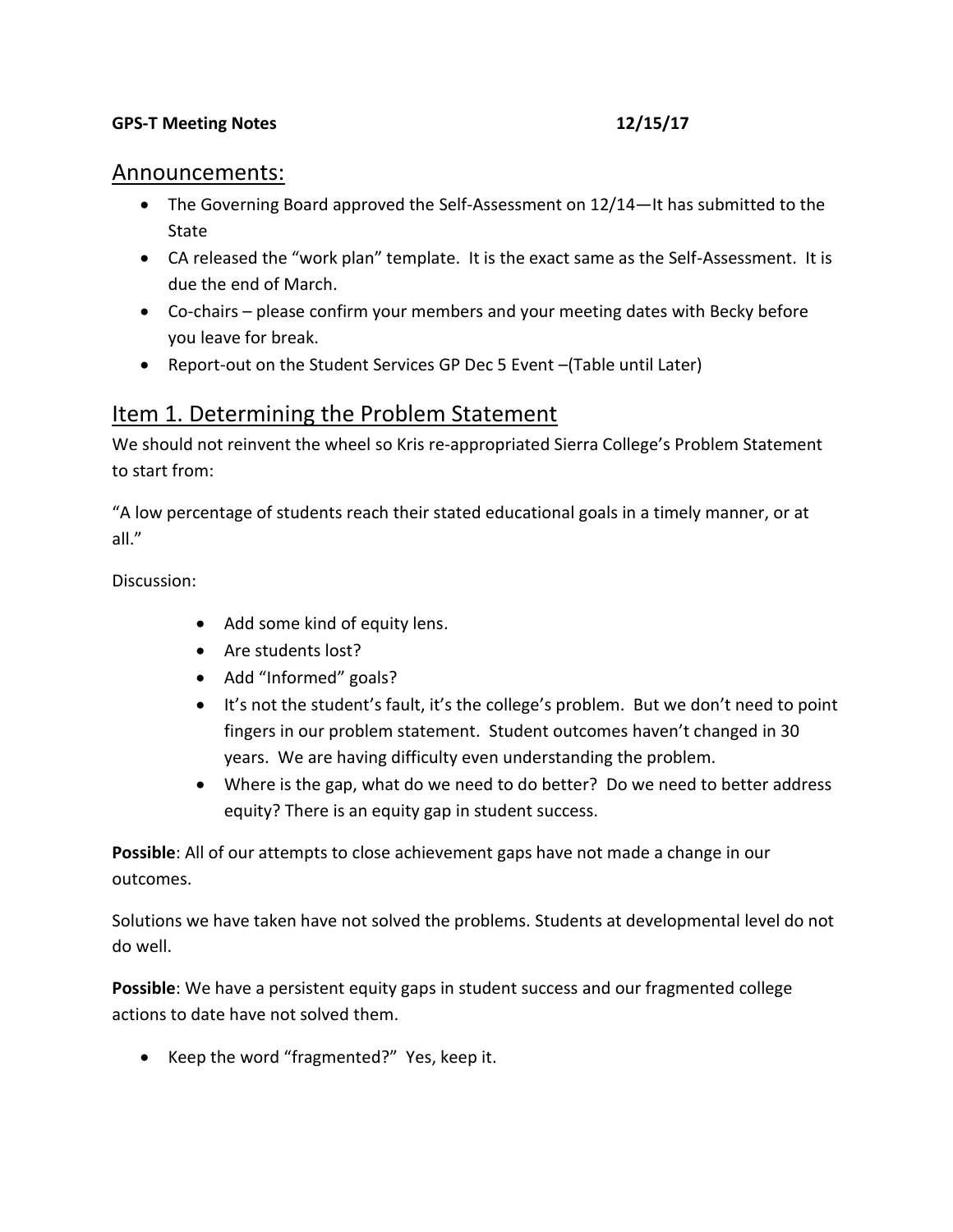- Many things have been tried over the years but a unified approach has not been utilized.
- We need a holistic integrated approach to solving the equity gaps.

**Possible**: The college does not have a holistic integrated approach to solving the persistent gaps in equitable student success.

Why are we doing a problem statement?

- $\circ$  It keeps a sense of urgency as we do this work each week and each meeting.
- o We need to be inspired and make sure that this problem is not acceptable and needs to motivate us.
- $\circ$  It gives critics or uninformed a way to understand why we are doing all this work.

**Possible**: Too few students are accomplishing their goals in a timely manner – paraphrased from Sierra.

- This still feels like it is the student's problem, and we need to keep it focused on what the college can do.
- Joe: Add that there are roadblocks along the way, so as not to put it all on the students.

**Possible**: An inequitable number of students reach their goals in a timely manner due to systemic roadblocks.

**Possible**: The persistent equity gaps in student success results in too few students reaching their educational goals in a timely.

- Visual metaphor: we want to be a rising tide for all boats who are riding different waves.
- Rachel: We need to keep developing our focus on equity gaps. We will continue to identify how inequity happens.
- "Establish and reach goals"… these words need to be included.

**Possible**: The persistent equity gaps in student success result in too few students developing and reaching their educational goals in a timely manner and fragmented college actions to date have not solved them.

**How are we contributing to the equity gaps**? Where are we falling being? How are we failing students by providing opportunities to some groups but nor for all? These are important questions to keep asking.

**Action**: Kris will draft several options for Problem Statement for next meeting.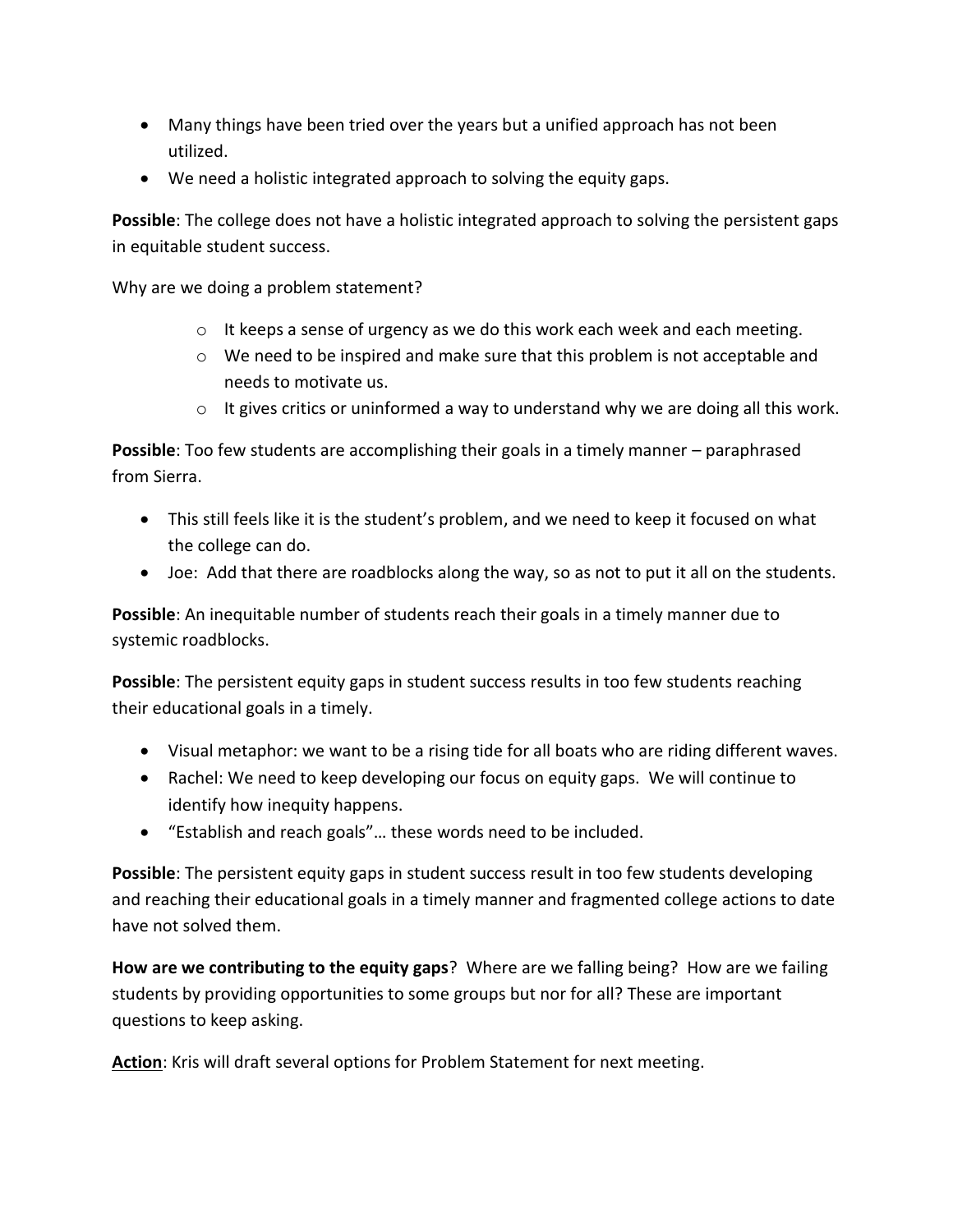# Item 2. Goals and Needs Timeline Spreadsheet

We will be able to do focus groups in the spring to collect more data but we need to know from DTs what info you want to collect. **Help to finish the spreadsheet**. What do you want to investigate?

**Action:** Please fill it in on the One Drive excel sheet.

# Item 3. Design Team Updates

## **Academic Clusters**

Kris: Had a few meetings, invited guests who we thought would have opinions on clusters issues. How do we move forward but also don't want to implement something college wide and then have to backtrack. So decided to create a pilot cluster and recommend a Business Cluster.

Claudia: Includes the Business Dept but also some other areas; and a variety of students; and both PH and SR campuses. What is this cluster doing well, what needs to change for more of a Guided Pathways approach? Focusing on one area allows us to stay in discovery but also mocking up some possible implementation for all others later.

Proposed Cluster Implementation Timeline:

AY 18-19 Business 1.0 AY 19-20 Business 2.0 + STEM 1.0 + Other clusters volunteers AY 20-21 Business 3.0 + STEM 2.0 + Others 2.0 + All remaining Clusters 1.0

What is a cluster?

Possible elements: program sequencing and alignment with all of the disciplines in the cluster; scheduling issues identified:

- o Counseling relationships and mentorships/faculty advising models.
- o Student support models and services:
	- **Tutoring**
	- Other models: supplemental instruction, bootcamps, co-req courses, contextualization, COUNS-100…
- o Career and Transfer support
- o Internships, student clubs, career exploration, co-curricular activities
- o Student-facing communication design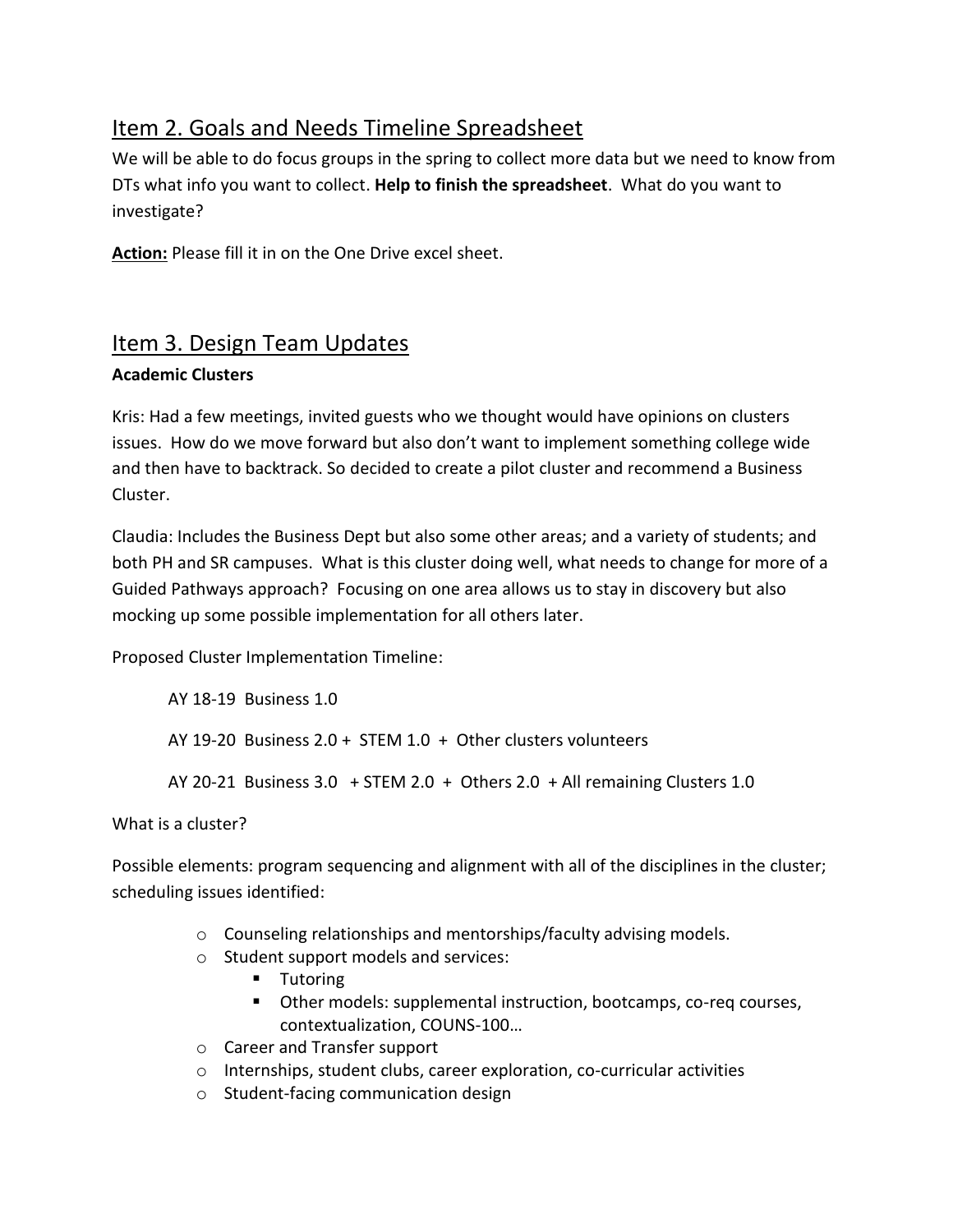Discussion: Entry classes can include stats, Calculus for social science, regular Calc, It's a microcosm of the complexities of transfer details, and some students will be at developmental levels, student support will be key in all of this. All DTs can help to focus on this Cluster as it gets developed.

Jim would like a structure to allow the student to fill the wind for their own sails, rather than a chute which might lead to unknown place.

Rene: Student, starting math 75. Math can be scaffolded, to allow students to have incremental success. The path is there, but what do we need to do to help inform the student. We should be able to plan the path so that there is some way to get off the path and still have a benefit to the work they have done.

The conversations never revolve around "what do you want to do" "what do you like" "what do you dislike", but they need to.

Despina: "Intrusive advising" is a big shift from what we do here.

John: I only read half of the document that Becky sent out. But it is a **MUST READ**, since the other colleges have already made progress with GP, and many of the answers we are looking for are already in that document.

By doing a Cluster pilot: Try some things out, scale it to other areas.

Catherine: Career – Major – College These are the things each student needs to focus from the beginning. We don't assess on major or career. We are not working together and we go to basic English classes and but we don't have enough student intersection. There are 2 people and can only get to some classes and speak to some students. We need more intersections, from early on.

Toni: Should we wrap all of our work around the same Business Cluster? To give us all some direction.

Communication DT: DT took the template and we saw our work around focus groups and what people want to hear. But we still need to sit back and see what is needed to develop a clear, actionable goal. So we can support the work of the Business Cluster pilot. Let's us test the water with one model.

John: This feels more tangible, to focus on one cluster.

Student Support Team: we need to get global student support definition, what is available. We can see what we have that will work to wrap around the Cluster.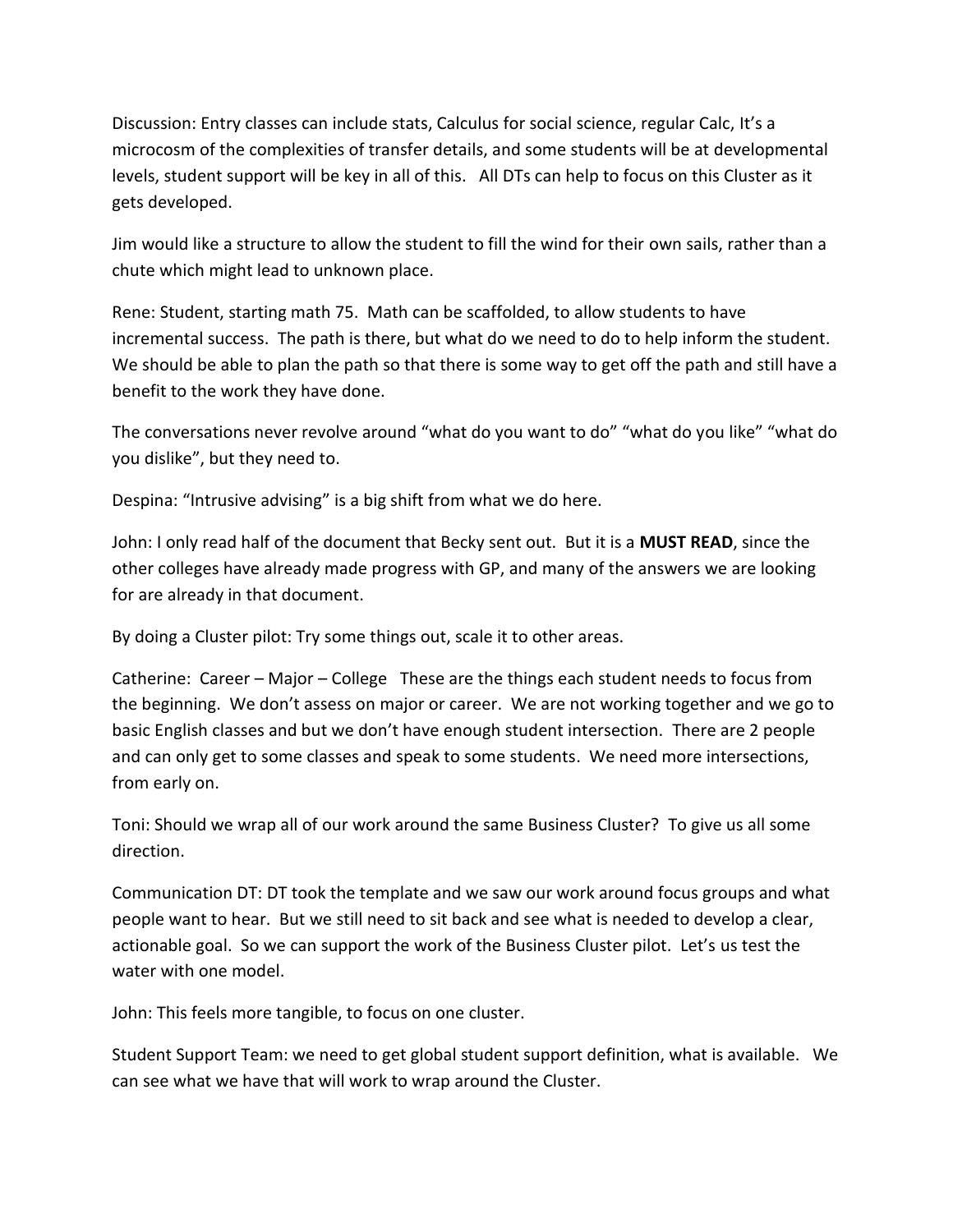Advising Team: can help wrap around with a Business Cluster, this will help them feel more focused in their work. We need a list-serv for all departments.

Laurie: she does not have strong preference, but does not want to miss the 4 stages of student connection. What is the message to outside community?

Kris: Connection comes at the end, right? You write an intro to a paper after you know what it's about. But it is also tied to creating the pathway, so we need to know what came before us.

Laurie: if we take one cluster at a time, do we really think we will design wrap around differently for other clusters?

Claudia: just need to focus once so we can figure out the questions to ask along the way. Do the pilot, then scale up for the remainder. Do one first, get the elements in place, then branch out. There will be other issues for other clusters which are more complex, but having the first experience will be very helpful. By learning about a CTE program, a transfer program, and skill builders all within this one cluster we can duplicate THAT type of structure on to other clusters.

Despina: Start the conversation everywhere, rather than just Business? Maybe the work will be shapeless for a time, but the different units need to discuss the data and share with all individuals in the depts and come to their own conclusions.

The research aspects have been reviewed in depth but we can provide tools that are not distinctive, can be used across all disciplines because there will be common questions. Common tools can be developed.

Laurie: Make sure we are not losing connection, HS to DVC, business connection, college connection.

Don't junk the work you've been doing, most of it will still be useful and can be developed in parallel with supporting the Cluster.

**Question?** Are we moving forward with wrapping around the Business Cluster?

If we use Business as model, we can all dive in to all of these elements. Each DT can keep its' focus and learn how to address their area.

A more measured approach seems to make sense.

Planned happenstance…can be a rich experience for a student, and a path is not always mandatory.